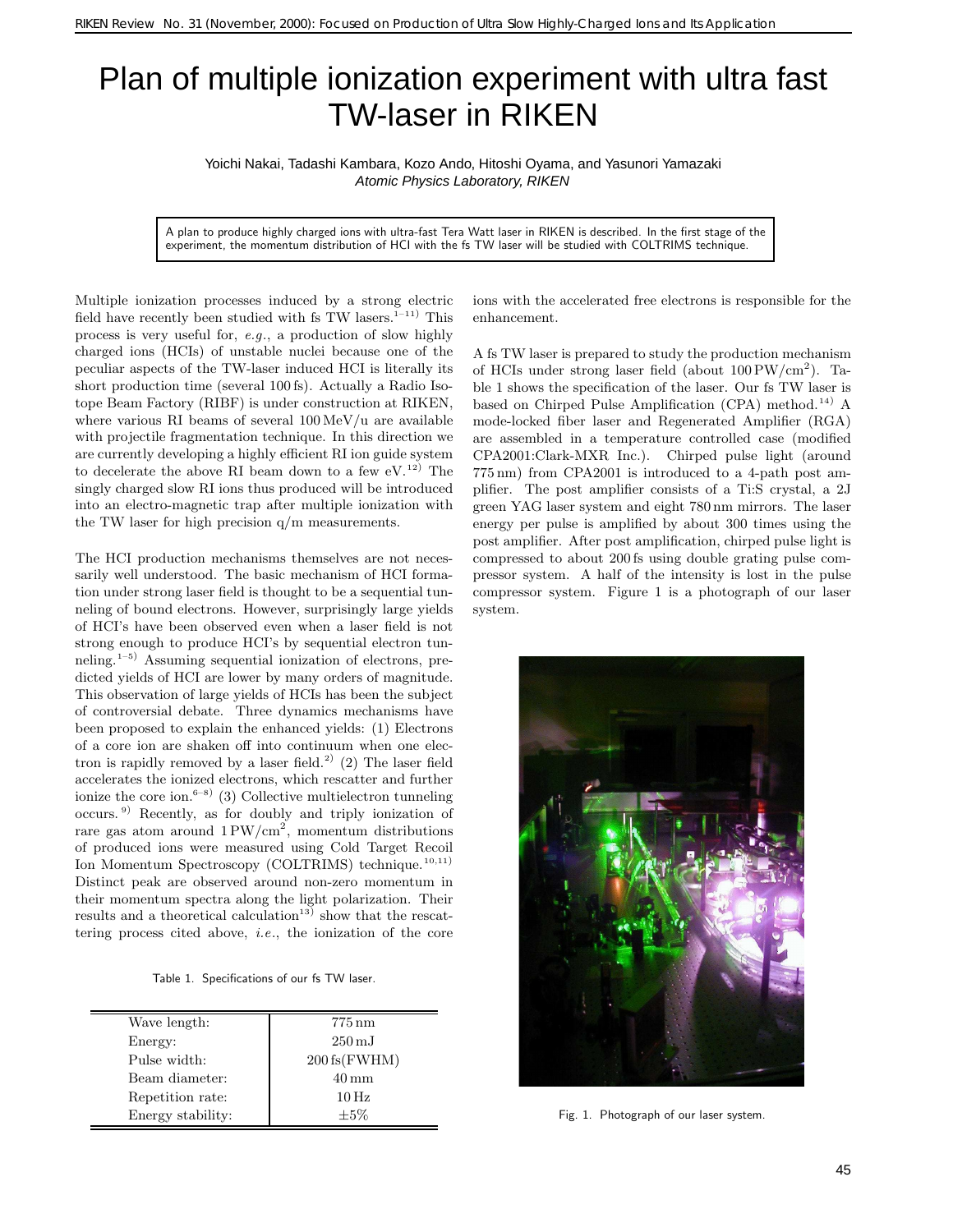



Fig. 3. Threshold power density of ion production for each charge state by Coulomb-barrier suppression model.<sup>15)</sup>

Fig. 2. Schematic drawing of a plan of our experimental setup (top view). 1: entrance window, 2: parabolic mirror, 3: exit window, 4: TOF analyzer, 5: position sensitive ion detector, and 6: gas reservoir.

Figure 2 shows a schematic drawing of our experimental setup. To obtain enough power density to produce HCIs, the laser beam with 40 mm diameter will be introduced into a vacuum chamber via a fused-silica glass window, and then will be focused by an off-axis parabolic mirror (focal length is  $300 \,\mathrm{mm}$ ) down to about 40 micron in diameter.

The peak power density at the target position will be about  $100 \text{PW/cm}^2$ . A Coulomb-barrier suppression model,  $^{15}$ which is a Classical Over-Barrier model in a DC electric field, predicts that our power density is strong enough to produce, *e.g.*,  $Ne^{6+}$ ,  $Ar^{8+}$ , and  $Xe^{11+}$  ions as shown in Fig. 3. Production of higher charge state will be expected due to ionization of the core ion by rescattering of oscillating free electrons which are ionized by tunneling ionization. The maximum energy of oscillating free electron, K*e*, in a laser field is classically estimated by

$$
K_e = 8 \times U_p \tag{1}
$$

$$
U_p(\text{eV}) = (9.33 \times 10^{-14}) \times I(\text{W/cm}^2) \times \lambda^2(\mu \text{m})
$$
 (2)

(the formula of  $U_p$  is in Ref. 15) where  $U_p$  is a ponderomotive potential, I is a power density of laser,  $\lambda$  is a wavelength of laser light. Because this maximum energy is large enough to ionize inner shell electrons of core ions, inner shell vacancies in the core ions can be produced. Auger transitions are expected to play an additional role to further enhance multiple ionization.

In the first stage of the experiment, multiple ionization mechanisms at relatively high laser field will be studied using COLTRIMS technique. Our experimental equipments are under construction. The laser light will be crossed with a gas jet target at the focus point as Fig. 2. The jet will be formed by expanding gases from a temperature controlled gas nozzle  $(LN_2)$  temperature or higher) and by collimating with a skimmer. The mean energy of recoil ions,  $K_i$ , is roughly estimated using a ponderomotive potential  $U_p$  as follows:

$$
K_i = U_p \times q^2 \times m_e / M_{\text{ion}}
$$
\n(3)

where q is the charge state of the recoil ion,  $m_e$  is the mass of electron,  $M_{\text{ion}}$  is the mass of the recoil ion. At our peak power density, the mean energy of recoil ion along the light polarization is estimated to be about  $1.5 \text{ eV}$  for  $\text{Xe}^{8+}$ , *i.e.*, the targe gas at  $LN<sub>2</sub>$  temperature is low enough, which is quite different from the recoil ion spectroscopy in fast ion-atom collisions. A space focusing Time-of-Flight (TOF) analyzer will be used. Because various low charge state ions will be produced from residual gases, a mass gate using a high voltage pulse will be used after a drift tube of the TOF analyzer to exclusively select highly charged ions. The momentum along the extraction direction will be determined with the TOF and that perpendicular will be determined with the position on the position sensitive recoil ion detector.

A 1% laser light separated with a 1% penetrating flat mirror will be monitored with a power meter to measure long time stability and also with a photo diode to measure relative intensity of each pulse. A CAMAC based data acquisition system will be used to measure recoil ion momentum and output signals from the photo diode in the first experimental stage.